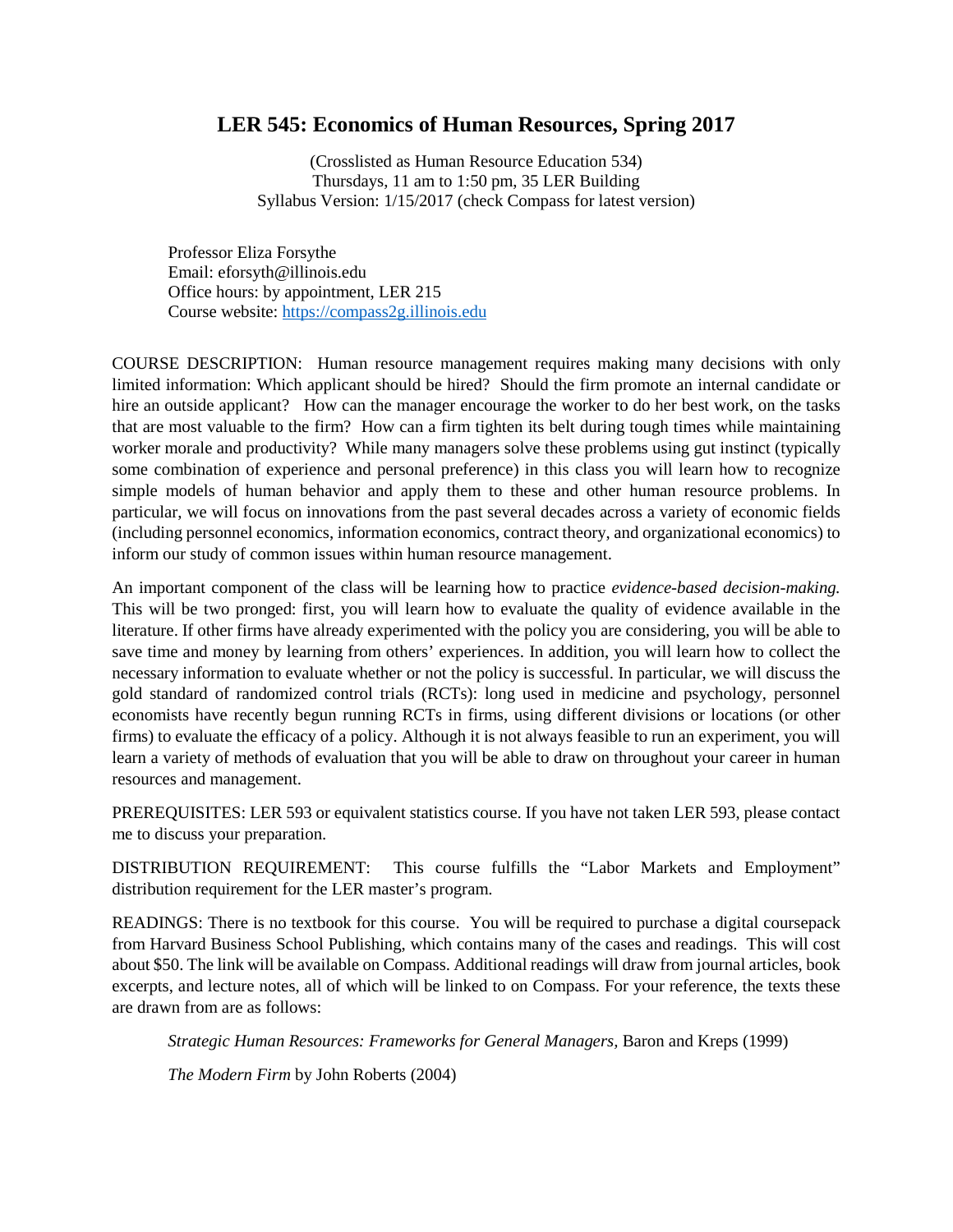*Hard Facts, Dangerous Half-Truths and Total Nonsense: Profiting from Evidence-Based Management*, Pfeffer and Sutton (2006)

*Labor Economics: Introduction to Classic and the New Labor Economics*, Laing (2011).

Many of the topics in this course are also covered in

*Personnel Economics in Practice,* Lazear and Gibbs (2014) (or previous editions)

which may be used for additional reference.

GRADES: Grades are determined by the following rubric: Exams: 50% (20% midterm, 30% final) Homework: 10% (lowest score dropped) Executive Summaries: 25% (5% each, with lowest score dropped) Participation: 15%

Each portion of the grade is discussed in detail below.

EXAMS: There will be two exams: a mid-term in class on Thursday, March  $2<sup>nd</sup>$ , and a final exam, during the final class period Thursday, April 27<sup>th</sup>). These exams will include a combination of short answer, problem solving, and essay questions. The midterm will cover the first half of the course and the final will be cumulative, but focused primarily on the second half of the course.

HOMEWORK: Each week there will be several short answer questions posted on the Compass website. This short assignment will help make sure you have read the reading and understand the key points before you complete your case assignment. These homeworks are due each Monday by 11:59 pm. Late homeworks will not be accepted, however one missed homework can be used as the dropped score. The assignments will be available on Compass at least a week in advance.

EXECUTIVE SUMMARIES: The goal of these case summaries is to take a clear position on an issue, support your position, and note any caveats or potential problems. Some administrative parameters:

- I will assign you to teams of 3 to 4 people, which will remain the same throughout the term. I will post the team assignments on Compass after the first class.
- There are nine cases eligible for executive-summary write-ups. All teams must do the first case (SG Cowen). For subsequent cases, you will submit 5 of the 8 remaining cases. The lowest case score will be dropped, which you may choose to use strategically.
- Each team will pitch their proposal to the class twice during the semester.
- Before our second class on January  $26<sup>th</sup>$ , have one team member submit on Compass your team's preferences for which cases to complete. I will try to honor your requests, but may have to balance the dates to make sure we have enough teams each week.
- The summary should consist of five to seven slides.
- Due date is 24 hours before the start of class, e.g. Wednesdays at 11 am. Designate one team member to upload the presentation on Compass. Late work will not be accepted.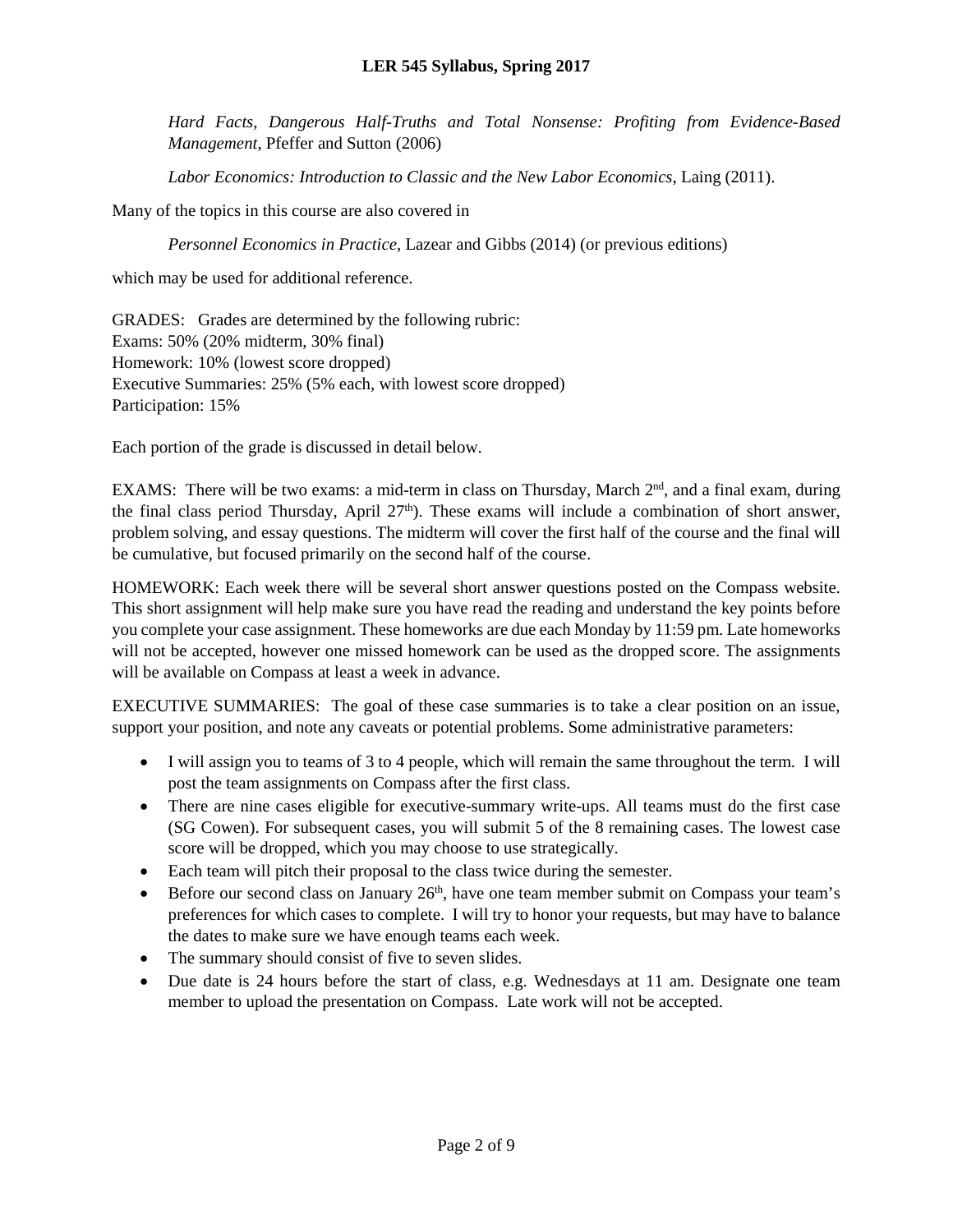#### **LER 545 Syllabus, Spring 2017**

Topic: The question for each write-up is labelled "*ES Question"* in the schedule for that class date.

Format: The presentation should consist of five parts: 1. Summary/Recommendation, 2. Supporting argument, 3. Supporting evidence, 4. Caveats and potential problems, 5. Assessment Plan. Your first slide must start with a one-sentence summary that states your basic position. The sentence should be as concise as possible, shorter is better. The rest of the presentation argues why that position is correct. In particular, you should cite at least one piece of evidence from the reading (or your own research) that supports your recommendation. Next, you should list concisely three or four caveats or potential problems with your recommendation. If possible, you should include an explanation of how the firm can recognize if this problem has occurred, and ideally a recommendation for how to solve the problem. Finally, end with a slide explaining how the organization could evaluate the decision. See below for a (partial) example.

| (Slide 1)<br>Team: Jennifer Jones, Amanda Lee, and Michael Smith                                                                                                                                                                                                                                                             |
|------------------------------------------------------------------------------------------------------------------------------------------------------------------------------------------------------------------------------------------------------------------------------------------------------------------------------|
| <b>Executive summary on 'Acme Inc.'</b><br>(Slide 2)                                                                                                                                                                                                                                                                         |
| Summary<br>This company should re-instate the work-from-home program.                                                                                                                                                                                                                                                        |
| (Slide 3)<br>Argument<br>There are three reasons why the program should be re-instated:<br>1. x<br>2. x<br>3. Reduced turnover will lead to quality improvements and cost reductions for the firm.                                                                                                                           |
| (Slide 4)<br>Evidence<br>In the Bloom et al. QJE article, the authors find that  which applies to this case because                                                                                                                                                                                                          |
| (Slide 5)<br>Issues and caveats<br>Workers may work less hard when given the opportunity to work from home. This will be<br>evident in the weekly performance data, discussed below. If this becomes a problem, the firm<br>can require workers to meet certain performance targets to qualify for work-from-home.<br>X<br>Y |
| (Slide 6)<br>Assessment Plan<br>Acme should roll out the policy in the Western division first. By collecting weekly<br>performance data and  yyy  will allow the firm to evaluate whether or not the policy is<br>successful.                                                                                                |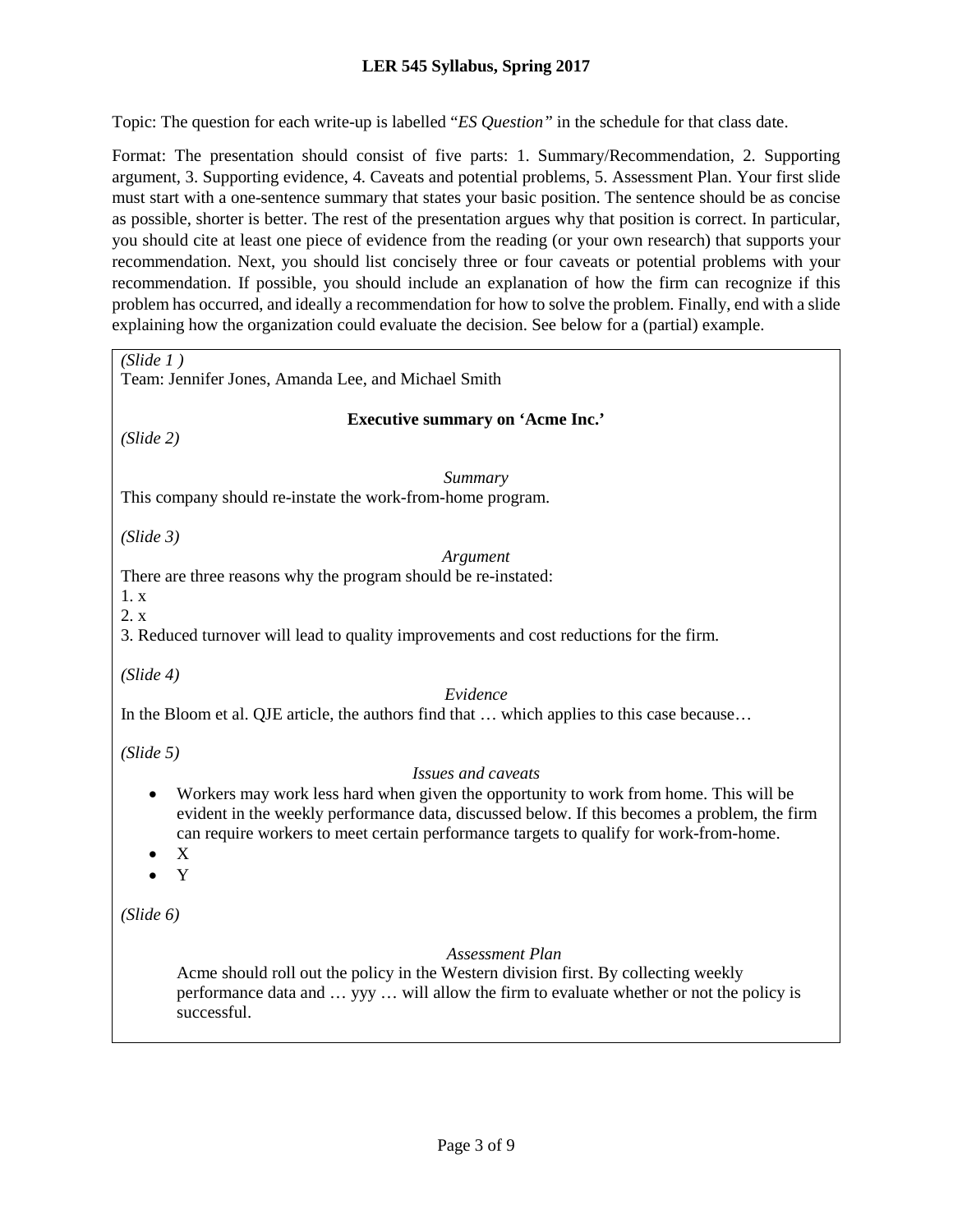#### PARTICIPATION AND IN-CLASS ASSIGNMENTS

You are expected to come to class ready to contribute to class discussions on all readings. Even if it wasn't your week for a case write-up, you are still expected to have read and thought about the case discussion questions which are listed each week in the syllabus and on Compass. Participation will be graded as follows: 1 point for attending class, and 1-2 points for each time you participate in class. If you earn on average 3 points per class (excluding weeks with exams), you will receive a 100% participation score.

#### COURSE SCHEDULE

### *Class 1: Thursday, January 19<sup>th</sup>. Introduction, Course Overview.*

### *Class 2: Thursday, January 26th. Evidence-Based Human Resources.*

| <b>CASE:</b>                 | Work from home at Yahoo and CTrip: (3 articles, all on Compass)                                                                                                                                                                                                                                                                                              |
|------------------------------|--------------------------------------------------------------------------------------------------------------------------------------------------------------------------------------------------------------------------------------------------------------------------------------------------------------------------------------------------------------|
|                              | Bloom et al, "Does Working from Home Work? Evidence from a                                                                                                                                                                                                                                                                                                   |
|                              | Chinese Experiment", Quarterly Journal of Economics. Pages 165-173<br>are required, the rest of the article is optional. (link on Compass)                                                                                                                                                                                                                   |
| <b>READING:</b>              | "Management Half-Truth and Nonsense: How to Practice Evidence-                                                                                                                                                                                                                                                                                               |
|                              | Based Management," Pfeffer and Sutton (2006) (HBS coursepack)                                                                                                                                                                                                                                                                                                |
|                              | Re-familiarize yourself with the following statistical concepts: <i>sample</i><br>size, hypothesis testing, statistical significance, correlation versus<br>causation, external validity, and experimental design.                                                                                                                                           |
| <b>Discussion Questions:</b> | Compare Marissa Mayer's 'data-driven' decision to ban WFH<br>1.<br>to that of CTrip (Bloom et. al article). What problem was<br>Mayer trying to solve? Do you think she solved it? How<br>would you know?<br>2. If Mayer had read the Bloom et al article before making her<br>decision, would it have changed her mind about ending WFH?<br>Should it have? |

*Class 3: Thursday, February 2nd. Hiring and Recruitment.*

| <b>CASE:</b> | SG Cowen: New Recruits (HBS 9-402-028) |
|--------------|----------------------------------------|
|              |                                        |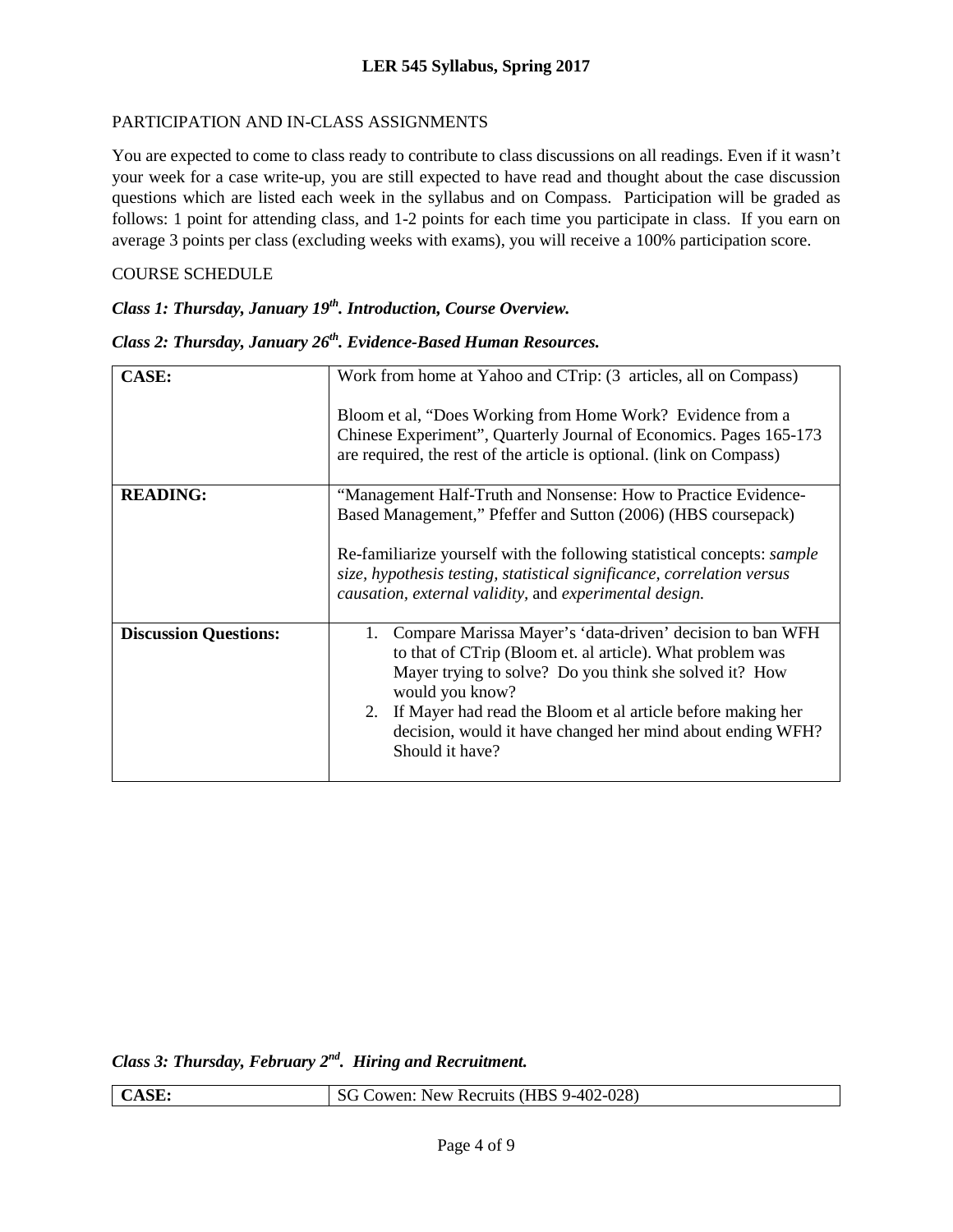|                              | ES Question: How could SG Cowen modify the recruitment process to   |
|------------------------------|---------------------------------------------------------------------|
|                              | improve the quality of its labor force?                             |
| <b>READING:</b>              | Laing, Ch 13 (on Compass).                                          |
| <b>Discussion Questions:</b> | Note: read the Laing chapter first to learn the concepts italicized |
|                              | below.                                                              |
|                              | How do the applicants <i>signal</i> their quality to SG Cowen?      |
|                              | 2. Do any of SG Cowen's recruitment practices suggest the firm      |
|                              | utilizes a <i>screening</i> strategy?                               |
|                              | 3. How well does SG Cowen's recruitment process improve             |
|                              | symmetric information about fit?                                    |
|                              | If you were on the hiring committee, which two candidates<br>4.     |
|                              | would you choose? Why?                                              |

## *Class 4: Thursday, February 9th. Motivation I.*

| <b>CASE:</b>                 | Performance Pay at Safelite Auto Glass (A) (HBS 9-800-291)         |
|------------------------------|--------------------------------------------------------------------|
|                              | ES Question: How should Safelite change its compensation policy?   |
| <b>READING:</b>              | Roberts Ch 4, pages 118-140 (On Compass).                          |
|                              | Lecture Note, Incentives (on Compass).                             |
| <b>Discussion Questions:</b> | 1. How well does the proposed performance pay metric of            |
|                              | 'windshields per week' relate to the firm's objective (profit)?    |
|                              | How does it relate to the technician's daily actions? Can you      |
|                              | think of a better performance measure?                             |
|                              | 2. What is the relationship between information technology and     |
|                              | Safelite's ability to implement performance pay?                   |
|                              | Can you think of any alternative ways to achieve the goal of<br>3. |
|                              | more windshields installed per worker? What are the pros and       |
|                              | cons of incentive pay vs. alternative methods of motivation?       |

### *Class 5: Thursday, February 16th. Motivation II.*

| <b>CASE:</b>                 | Nordstrom: Dissension in the Ranks? (A) (HBS 9-191-002)          |
|------------------------------|------------------------------------------------------------------|
|                              | ES Question: How should Nordstrom compensate its salesforce?     |
| <b>READING:</b>              | Roberts Ch 4, pages 140-160 (on Compass).                        |
|                              | "Do Financial Incentives Drive Company Performance? An Evidence- |
|                              | Based Approach to Motivation and Rewards" Pfeffer and Sutton     |
|                              | (2006). (HBS coursepack)                                         |
| <b>Discussion Questions:</b> | Which tasks should be included in the SPH calculation?           |
|                              | 2. Does the SPH incentive system suffer from the multitask       |
|                              | <i>problem?</i> Why or why not?                                  |
|                              | 3. Is the SPH metric sensitive to <i>gaming</i> by employees?    |

*Class 6: Thursday February 23rd. Human Capital.*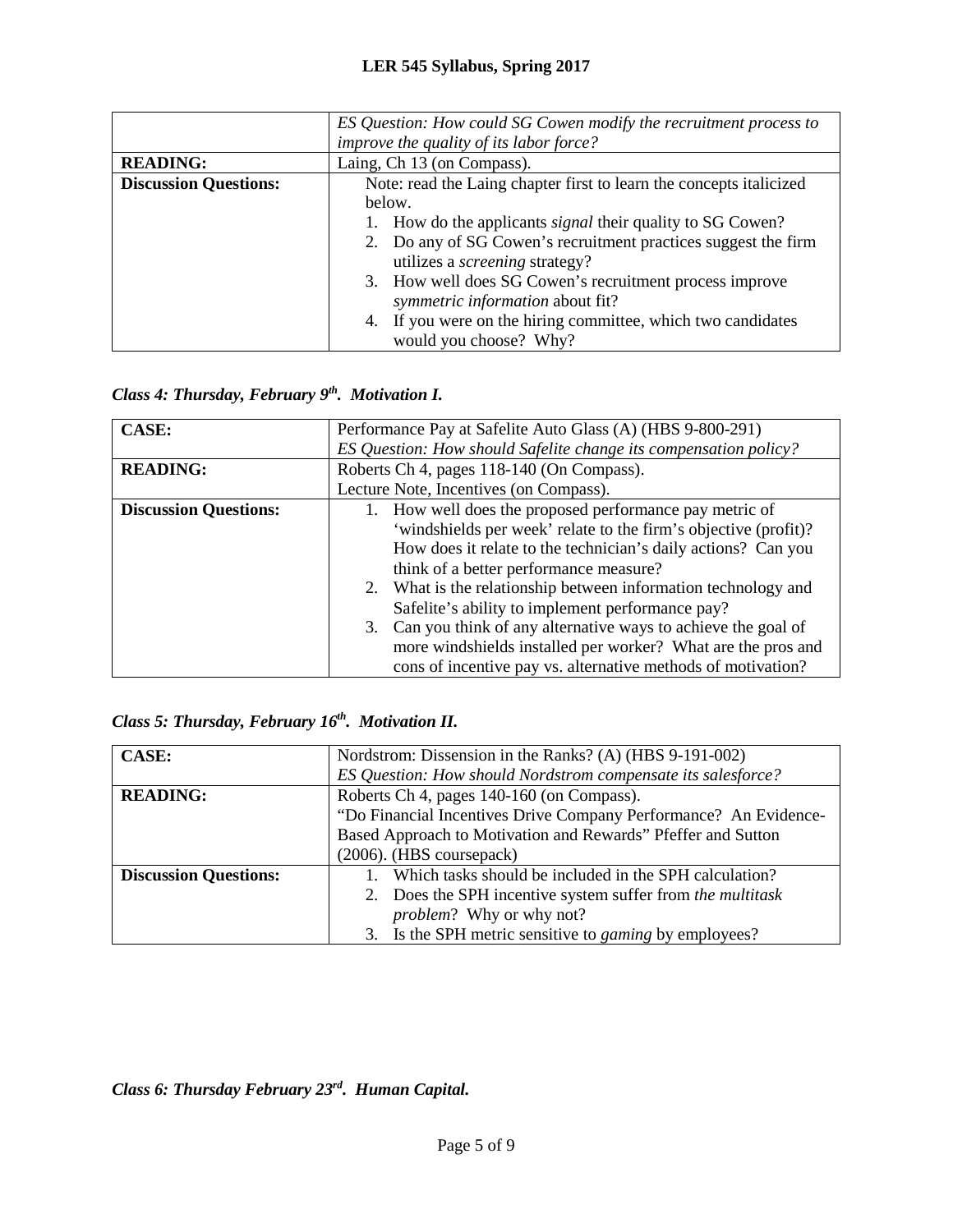| <b>CASE:</b>                 | Motorola U: When Training Becomes an Education (Harvard Business      |  |
|------------------------------|-----------------------------------------------------------------------|--|
|                              | Review, July-August 1990) (In HBS coursepack)                         |  |
|                              | ES Question: Should Motorola continue this program into the 1990s? If |  |
|                              | so, how?                                                              |  |
| <b>READING:</b>              | Baron and Kreps Ch 15, Training (on Compass).                         |  |
| <b>Discussion Questions:</b> | How does Motorola University relate to the concepts of <i>general</i> |  |
|                              | and specific human capital? Why is Motorola willing to pay            |  |
|                              | for the training?                                                     |  |
|                              | 2. What are the tradeoffs to Motorola between training their          |  |
|                              | workers and hiring workers with better skills to begin with?          |  |
|                              | 3. Do you think all employers should offer their workers remedial     |  |
|                              | classes? What characteristics of Motorola during the 1980s are        |  |
|                              | suited to offering this kind of training?                             |  |

## *Class 7: Thursday, March 2nd. MIDTERM.*

|  |  |  | Class 8: Thursday, March 9 <sup>th</sup> . Discrimination. |
|--|--|--|------------------------------------------------------------|
|--|--|--|------------------------------------------------------------|

| <b>CASE:</b>                 | Deloitte & Touche (A): A Hole in the Pipeline (HBS $9-300-012$ )                                     |
|------------------------------|------------------------------------------------------------------------------------------------------|
|                              | ES Question: What (if anything) should $D\&T$ do about female attrition                              |
|                              | at the firm?                                                                                         |
| <b>READING:</b>              | Blau and Winkler excerpt from The Economics of Women, Men and                                        |
|                              | Work (2007) (on Compass).                                                                            |
|                              | Laing Chapter 11 section 5, (on Compass).                                                            |
|                              | "Race a Factor in Job Offers for Ex-Convicts," New York Times                                        |
|                              | $(2005)$ (on Compass).                                                                               |
| <b>Discussion Questions:</b> | Why did Cook think women were leaving D&T? What was his<br>1.                                        |
|                              | source of data?                                                                                      |
|                              | 2. What were the causes of high turnover for women at D&T as                                         |
|                              | identified by Catalyst?                                                                              |
|                              | 3. Evaluate the way D&T collected evidence about the reasons for                                     |
|                              | high turnover. Did they collect the right information? Can you                                       |
|                              | think of any ways the data collection could have been                                                |
|                              | improved?                                                                                            |
|                              | 4. How does inquiring about prior convictions relate to the                                          |
|                              | concept of <i>statistical discrimination</i> ?                                                       |
|                              | 5. What can a firm do to avoid statistical discrimination? Should                                    |
|                              | it do anything?                                                                                      |
|                              | Before class, complete an Implicit Bias quiz: https://implicit.harvard.edu/implicit/takeatest.html   |
|                              | You may choose whichever quiz you like that is relevant to hiring discrimination (e.g. race,         |
|                              | gender, etc). We will discuss implicit biases in class and I will expect you to be familiar with the |
|                              | mechanics of the quiz, but your personal results can remain private.                                 |

*Class 9: Thursday, March 16th. Strategy.*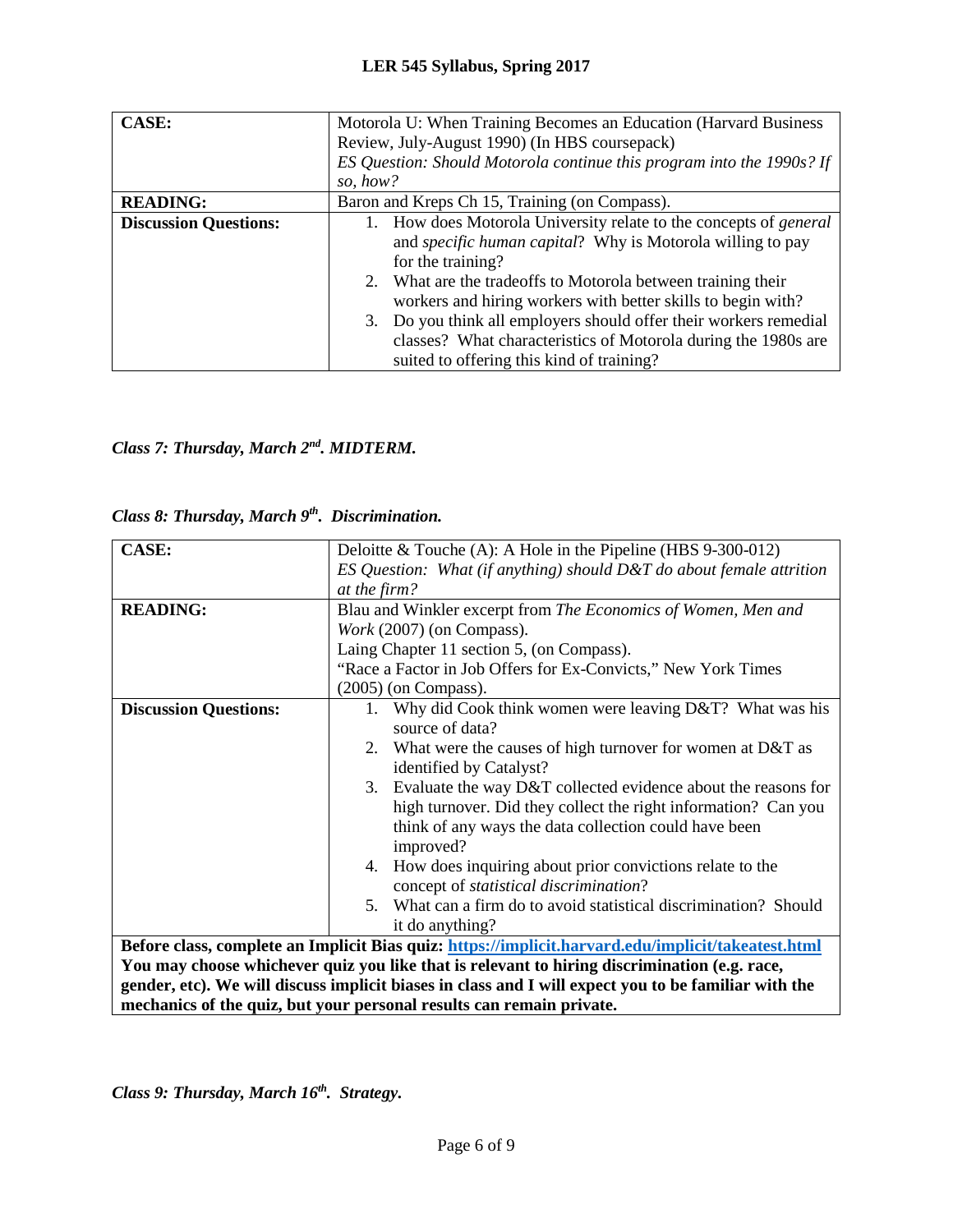| <b>CASE:</b>                 | NUMMI, This American Life (link on Compass).                       |  |
|------------------------------|--------------------------------------------------------------------|--|
|                              | ES Question: Suppose you are Larry Spiegel when he was assigned to |  |
|                              | transform the Van Nuys plant into the Japanese system. What do you |  |
|                              | do?                                                                |  |
| <b>READING:</b>              | Roberts pages 34-51 (on Compass).                                  |  |
|                              | Baron and Kreps Ch 3, pages 38-49 (on Compass).                    |  |
| <b>Discussion Questions:</b> | 1. What makes the Toyota production system so difficult to         |  |
|                              | implement?                                                         |  |
|                              | 2. Why was GM able to be so successful in earlier decades but      |  |
|                              | struggled in the 80s and beyond? What changed?                     |  |
|                              | 3. Which parts of the Toyota production system are                 |  |
|                              | <i>complementary</i> with each other? Do any of the practices seem |  |
|                              | to be misaligned? What about for GM?                               |  |
|                              | What is the significance of the andon cord? How does it<br>4.      |  |
|                              | represent differences between how Toyota ran the production        |  |
|                              | line and how GM ran their line? What other <i>complementary</i>    |  |
|                              | practices must the firm have in place for the workers to be        |  |
|                              | willing to pull the andon cord?                                    |  |

# *NO CLASS THURSDAY, MARCH 23rd (SPRING BREAK)*

## *Class 10: Thursday, March 30th. Theory of the Firm.*

| <b>CASE:</b>                 | HCL America (HBS 9-396-030)                                             |
|------------------------------|-------------------------------------------------------------------------|
|                              | ES Question: How should Sateesh Lele allocate the remaining work on     |
|                              | Telogy's systems integration project: to his in-house team, to HCL      |
|                              | engineers working on-site at Telogy, to engineers at HCL facilities in  |
|                              | Sunnyvale, or to HCL staff in India?                                    |
| <b>READING:</b>              | Roberts, Ch 3 (on Compass).                                             |
| <b>Discussion Questions:</b> | What are some of the <i>transaction costs</i> that may arise from<br>1. |
|                              | Telogy's system integration project? Are these costs you                |
|                              | identify ameliorated by performing the work in-house?                   |
|                              | 2. How does the ability of Telogy and HCL to write contracts that       |
|                              | will be enforced by courts play into Telogy's decision whether          |
|                              | or not to outsource? How does international contract law affect         |
|                              | HCL's competitive advantage?                                            |
|                              | 3. How might outsourcing the project to HCL provide 'too strong'        |
|                              | of incentives, as discussed by Roberts on page 105?                     |
|                              | How important is <i>coordination</i> to the systems integration<br>4.   |
|                              | project? How does this affect the decision about outsourcing?           |
|                              | 5. In your opinion, which firm (HCL or Telogy) has a stronger           |
|                              | case for <i>complementarities</i> between the system integration        |
|                              | project and other activities performed at the firm?                     |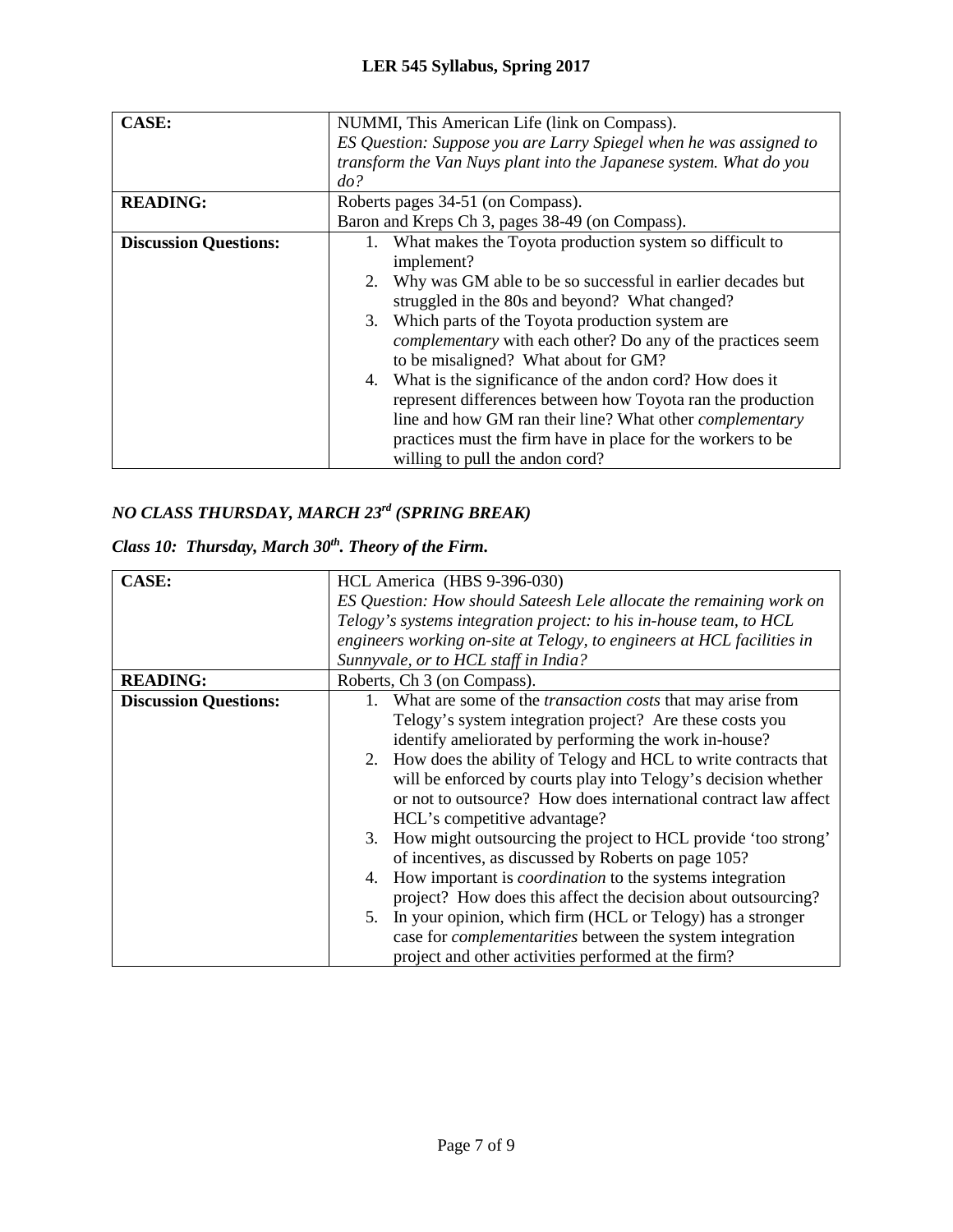| <b>CASE:</b>                 | The Lincoln Electric Company (HBS 9-376-028).                              |  |
|------------------------------|----------------------------------------------------------------------------|--|
|                              | Lincoln Electric's Harsh Lessons from International Expansion (HBR         |  |
|                              | 1999) (pages 1-7 only).                                                    |  |
|                              | ES Question: In 1993, with losses mounting in Europe and lines of          |  |
|                              | credit stretched to the limit, CEO Donald Hastings has to make a           |  |
|                              | decision to return the firm to financial solvency. What should he do?      |  |
| <b>READING:</b>              | Lecture Note: Relational Contracting (on Compass).                         |  |
| <b>Discussion Questions:</b> | What is the <i>relational contract</i> at Lincoln Electric? What does      |  |
|                              | it mean for management to <i>cooperate</i> or <i>defect</i> ? What does it |  |
|                              | mean for the workers to <i>cooperate</i> or <i>defect</i> ?                |  |
|                              | Why were the workers uncomfortable about the firm's<br>2.                  |  |
|                              | international expansion?                                                   |  |
|                              | 3. Why was Hastings willing to borrow money to pay the bonus in            |  |
|                              | 1992? What do you think would have happened if the                         |  |
|                              | Cleveland workers didn't get a bonus that year?                            |  |
|                              | Why couldn't Lincoln Electric immediately implement their<br>4.            |  |
|                              | human resource practices (and associated productivity) in the              |  |
|                              | European plants?                                                           |  |

*Class 11: Thursday, April 6th. Culture and Relational Contracting.*

## *Class 12: Thursday, April 13th. Task Assignment and Careers.*

| CASE:                        | United Parcel Service (A) (HBS 9-488-016)                          |
|------------------------------|--------------------------------------------------------------------|
|                              | ES Question: Should UPS continue its policy of only promoting from |
|                              | within, even for IT employees?                                     |
| <b>READING:</b>              | Lecture Note: Task Assignment (on Compass).                        |
| <b>Discussion Questions:</b> | What are the benefits of strong internal labor markets?            |
|                              | Interpret promote-from-within policies in the context of           |
|                              | relational contracts.                                              |
|                              | What are the tradeoffs for UPS for requiring all workers to<br>3.  |
|                              | spend time as package delivery drivers?                            |